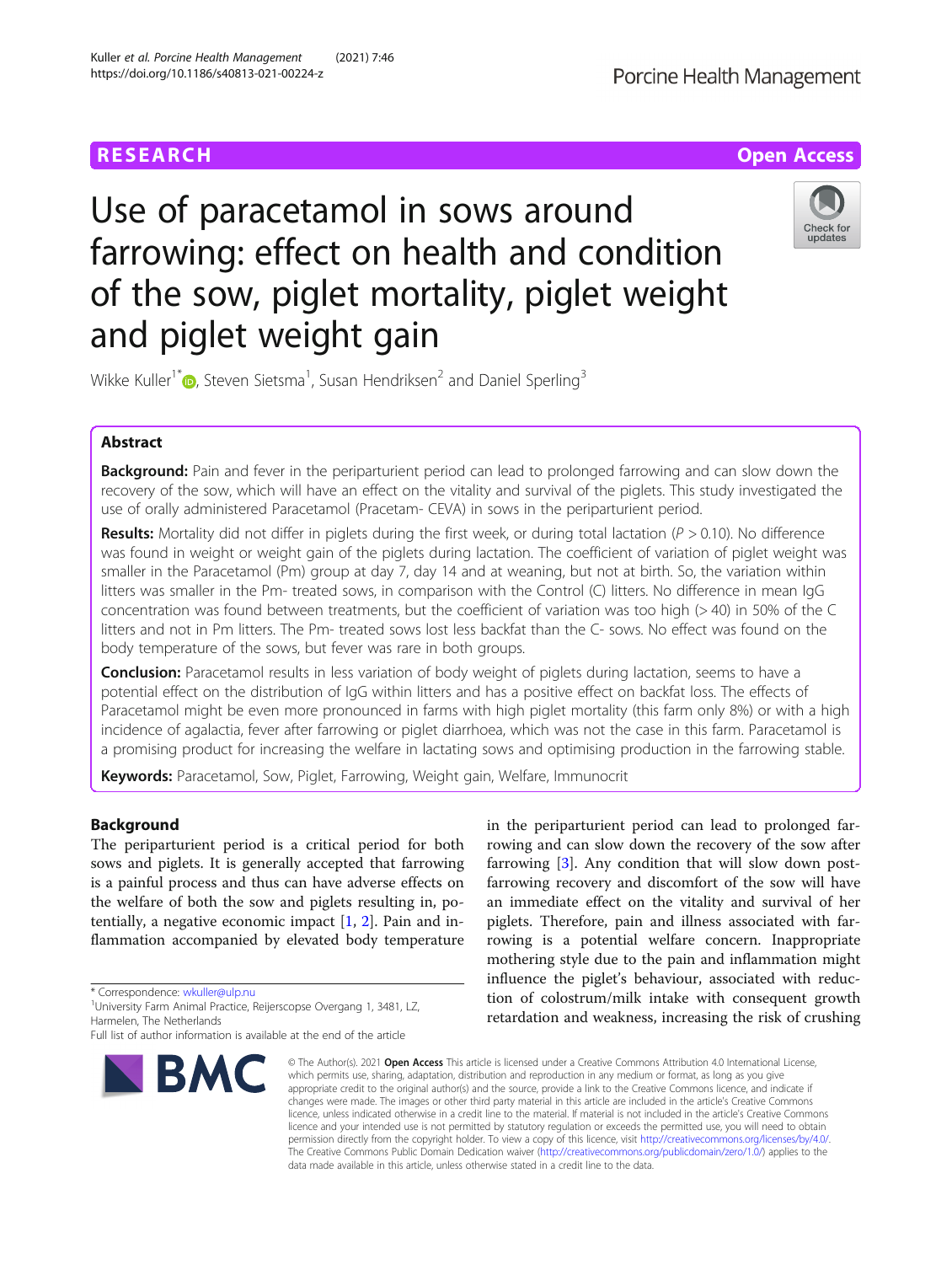by the mother. For the periparturient period of the sow classical, non-steroidal anti-inflammatory drugs (NSAI D's) are frequently used (e.g. meloxicam, ketoprofen and flunixin) for their anti-inflammatory and antipyretic effect, as reviewed by Schoos [[4\]](#page-7-0). Studies mitigating pain and inflammation using an NSAID showed variable effects on feed and water intake and constipation of the sow and growth and mortality in piglets [[3](#page-7-0), [5](#page-7-0)–[9\]](#page-7-0). Side effects of NSAID's, however, can be severe, if given over a longer period of time and many of them can only be administered parenterally and for a limited period of time [\[10](#page-7-0), [11](#page-7-0)]. Several NSAID-based products are contraindicated during the peri-partum period due to the risk of adverse side effects.

Paracetamol (also known as Acetaminophen) is a medication of first choice after birth in human medicine due to the potent antipyretic and analgesic actions with limited side effects, especially in the case of its long term administration [\[12](#page-7-0), [13\]](#page-7-0). In pigs, Paracetamol can be administered orally without any stress during the farrowing period. Oral administration in pigs is characterised by rapid absorption from the gastro-intestinal tract (GIT), with high systemic bioavailability up to 90%. Characteristically, it has a very low plasma protein binding  $(12.83 \pm 3.11\%)$  [\[14](#page-7-0)].

Due to the non-selective inhibition of COX1 and COX2, common NSAIDs have serious side effect on gastro-duodenal mucosa and the haematopoietic system. The most common result is erosion and ulceration of the mucosa, which is caused by non-selective inhibition of prostaglandin E2-mediated bicarbonate synthesis and mucus secretion with epithelialisation and local blood flow [[15\]](#page-7-0). Paracetamol does not have such adverse sideeffects on the gastric mucosa or haematological parameters, due to the selective effect on COX2 compared with other NSAIDs, which are used frequently in the field. The absence of gastrotoxicity of Paracetamol has been widely documented in animal and also human studies [[12,](#page-7-0) [16](#page-7-0)]. The safety profile of Paracetamol is suitable for the initiation of treatment before farrowing in order to accomplish adequate plasma concentrations before, during and shortly after farrowing, minimising the risk of any negative effect.

Despite the clear potential benefit and safety profile of Paracetamol, studies evaluating the effect on the use of Paracetamol in the periparturient period in swine are missing. The aim of our study was to assess the effects of orally administrated Paracetamol in sows in the periparturient period. The effects were studied on general health and condition of the sow on the one hand and mortality, weight and weight gain of the piglets on the other hand. The possible effect of the medication on the immunity transfer to the piglets via colostrum was assessed, as well as the Paracetamol concentration in sow's milk.

# Results

# Piglets

Most litters, 75%, were born on day 0 of the experiment. The other litters were born between − 1 and − 3 days before day 0. Piglets were weaned at  $23.5 \pm 0.9$  days of age. Litter size at birth varied from 7 to 22 and averaged at  $15.5 \pm 3.0$  piglets per litter.

No significant difference was found between the number of piglets born alive and the number of piglets weaned (Fig. [1](#page-2-0)) between the Paracetamol group (Pm) and the Control group (C). Mortality did not differ significantly in the first week after birth (Pm:  $5.1 \pm 5.9\%$  vs C:7.1  $\pm$  9.2%; P = 0.40), or during total lactation (Pm:  $3.5 \pm 4.5$  vs  $C:3.5 \pm 3.1$ ;  $P = 0.46$ ). There was also no difference in the number of piglets cross fostered per litter (Pm:  $6.6 \pm 6.7\%$  vs C:  $8.3 \pm 9.2\%$ ;  $P = 0.44$ ), or in the percentage of piglets cross fostered per litter (Pm: 21.0 ± 23.0% vs C:  $22.8 \pm 19.7$ %;  $P = 0.66$ ).

No significant difference was found in body weight or body weight gain at any time during lactation (Fig. [1](#page-2-0)). However, a significant difference was found in the coefficient of variation (CV) or relative standard deviation of body weight of the piglets (Fig. [2\)](#page-3-0). The CV did not differ at birth, but was smaller in the Pm group at day 7, day 14 and at weaning. So, the variation within litters was smaller and piglets were thus more uniform in the Pm group.

The mean IgG concentration in piglets was  $26.1 \pm 7.25$ mg/ml in the Pm group and  $27.4 \pm 9.0$  mg/ml in the C group (Table [1\)](#page-3-0). The number of piglets with an IgG concentration less than 15 mg/ml (Fig. [3](#page-4-0)) did not differ between groups (Pm:  $n = 3$  vs C:  $n = 4$ ;  $P > 0.10$ ). The coefficient of variation (Table [1\)](#page-3-0) was higher than 40 in 50% of the C litters, which means that the variation was much higher. In contrast, the CV in the Pm group was more uniform with no CV value ≥40 observed.

# Sows

The number of sows that refused feed at least once during the 12 measurements did not differ between groups (Pm: 14 of 23 vs C: 13 of 21;  $P = 0.75$ ). The number of sows that had a fever  $(T > 39.4 °C)$  did not differ between groups (Pm: 8 of 23 vs 11 of 21;  $P = 0.23$ ). The percentage of faecal scores (12 per sow) with score 0 (no faeces) or score 1 (dry faeces) within each sow was high, but did not differ in between groups (Pm: 83.9 ± 3.4% vs. C: 87.0  $\pm$  3.5%;  $P = 0.53$ ). No significant difference was found in backfat measurement at farrowing (Table [2](#page-4-0)). However, the backfat thickness was significantly lower in the C group at weaning due to a higher backfat loss in group C sows during lactation.

# **Discussion**

It has been recognised that animals feel and suffer pain in a similar manner to humans, consequently, the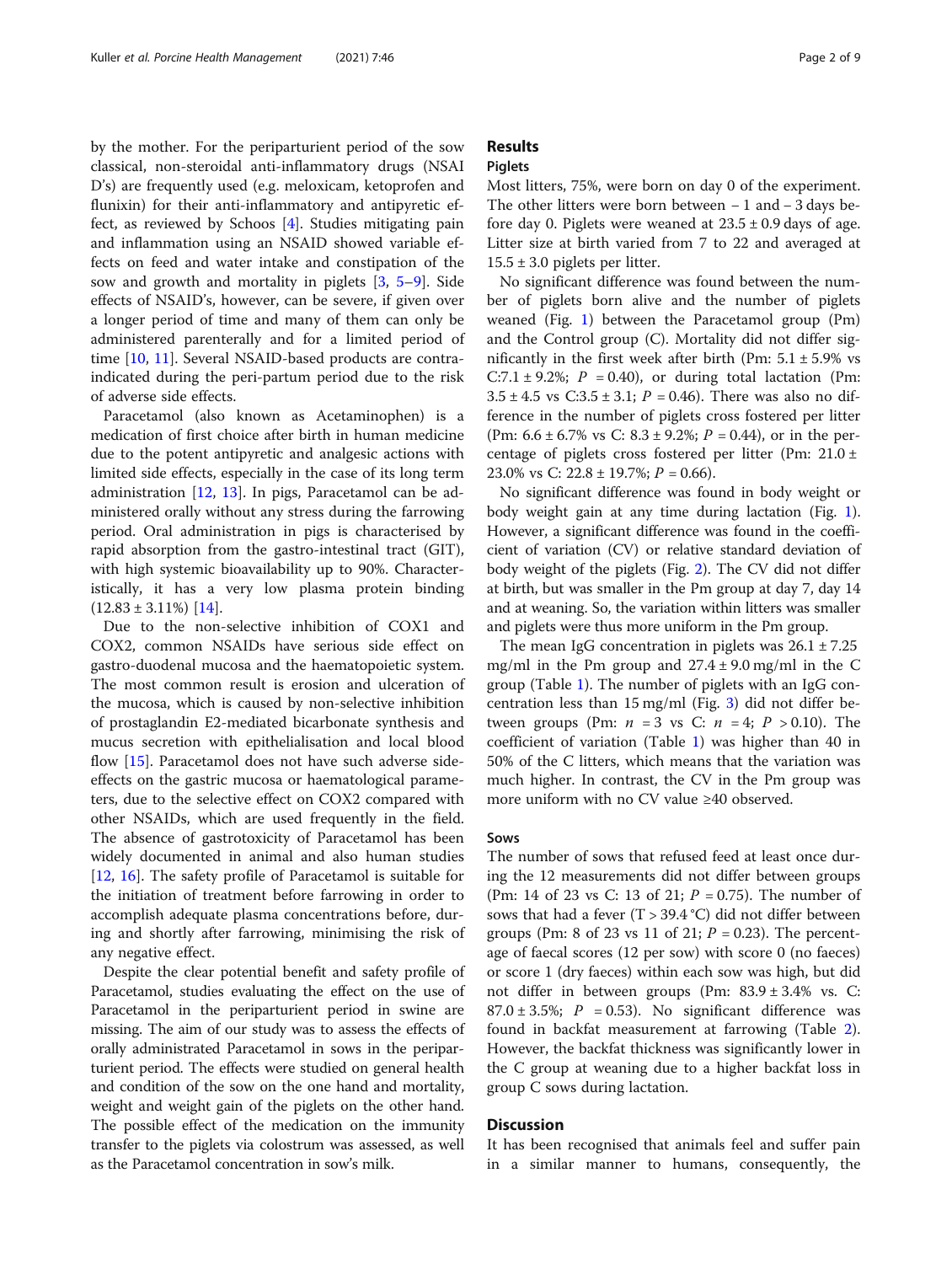welfare benefit of its control is widely recognised. The NSAID class of drugs, together with Paracetamol, are commonly recognised as being very efficacious substances in swine medicine. Inflammation and trauma, which can be frequently associated with farrowing, have a negative impact on health, productivity and welfare in sows and consequently to their progeny. Parturition pain is associated with the release of opioids, which negatively influence oxytocin release and consequently milk let down [[17](#page-7-0), [18\]](#page-7-0). The indirect effect of anti-inflammatory

treatment on the immune status of piglets was demonstrated, when higher concentrations of IgG during the first 48 h of life were observed in piglets from treated sows [\[3](#page-7-0)].

In the study, no significant effect was found on the mortality rate of piglets during lactation. This might be explained by the fact that mortality during the experiment was already very low, taking into consideration the average parameter on the selected farm was approximately 8%. Usually, the mortality rate during lactation in

<span id="page-2-0"></span>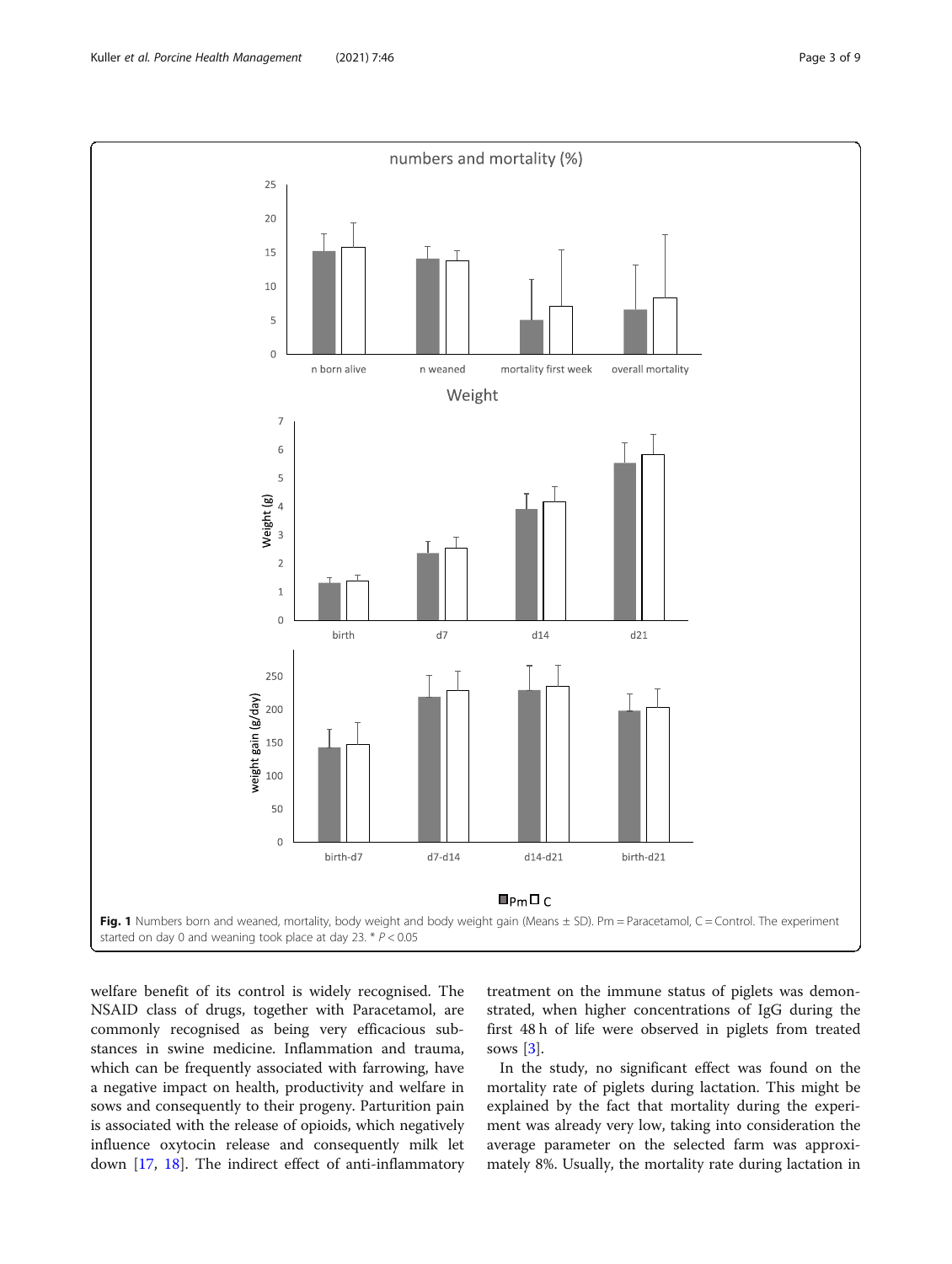<span id="page-3-0"></span>

this farm, based on the assessment of the production records, was 10–11%, which is also low, compared to the Dutch standard of 13.5%. The low mortality found, might be an effect of the experiment itself, because there were extra co-workers in the peri-parturient period, compared with the usual on-farm standard. Other similar studies failed to demonstrate significant effects of therapy on pre-weaning mortality  $([2] [3, 8])$  $([2] [3, 8])$  $([2] [3, 8])$  $([2] [3, 8])$  $([2] [3, 8])$  $([2] [3, 8])$  $([2] [3, 8])$ . In contrast, a positive effect on mortality reduction  $(P < 0.05)$  was observed in a study where sows were medicated with Paracetamol for four days but in this particular case, significant differences in rectal temperature, time lying

down and daily feed intake were demonstrated as well, suggesting there may have been health issues in the control group [\[19\]](#page-7-0). Furthermore, for this pilot, a farm with consistent results in the farrowing stable was chosen, to reduce the chances that any additional circumstances (e.g. neonatal diarrhoea) would interfere with the experiment. This might be an explanation for the small differences between the Paracetamol and control groups.

No significant effects were found on bodyweight or weight gain of the piglets. So, even if the sows were feeling better in the peri-parturient period, this was not reflected in overall piglet's weights or weight gain in this

**Table 1** Coefficient of variation of  $\log G$  concentration. Pm = Paracetamol;  $C =$  Control

| <b>Treatment</b> | Parity | Litter size birth | Mean IgG        | Coefficient of variation IgG |
|------------------|--------|-------------------|-----------------|------------------------------|
| Pm               | 10     | 18                | $22.7 \pm 6.0$  | 26.5                         |
| Pm               |        | 15                | $24.8 \pm 8.4$  | 34.0                         |
| Pm               | 6      | 13                | $33.9 \pm 3.8$  | 11.4                         |
| Pm               | 6      | 17                | $22.9 \pm 6.6$  | 28.9                         |
| Pm               | 4      | 12                | $26.4 \pm 3.2$  | 12.3                         |
| Pm               |        | 16                | $26.3 \pm 9.5$  | 36.1                         |
| C                | 9      | 13                | $30.3 \pm 1.7$  | 5.8                          |
| C                | 8      | 18                | $23.6 \pm 5.7$  | 24.3                         |
| C                |        | 14                | $21.8 \pm 9.4$  | 43.0                         |
| C                | 6      | 17                | $34.3 \pm 4.8$  | 13.9                         |
| C                | 3      | 12                | $29.4 \pm 11.9$ | 40.5                         |
| C                | 5      | 18                | $25.0 \pm 12.2$ | 48.6                         |

Values are means ± SD.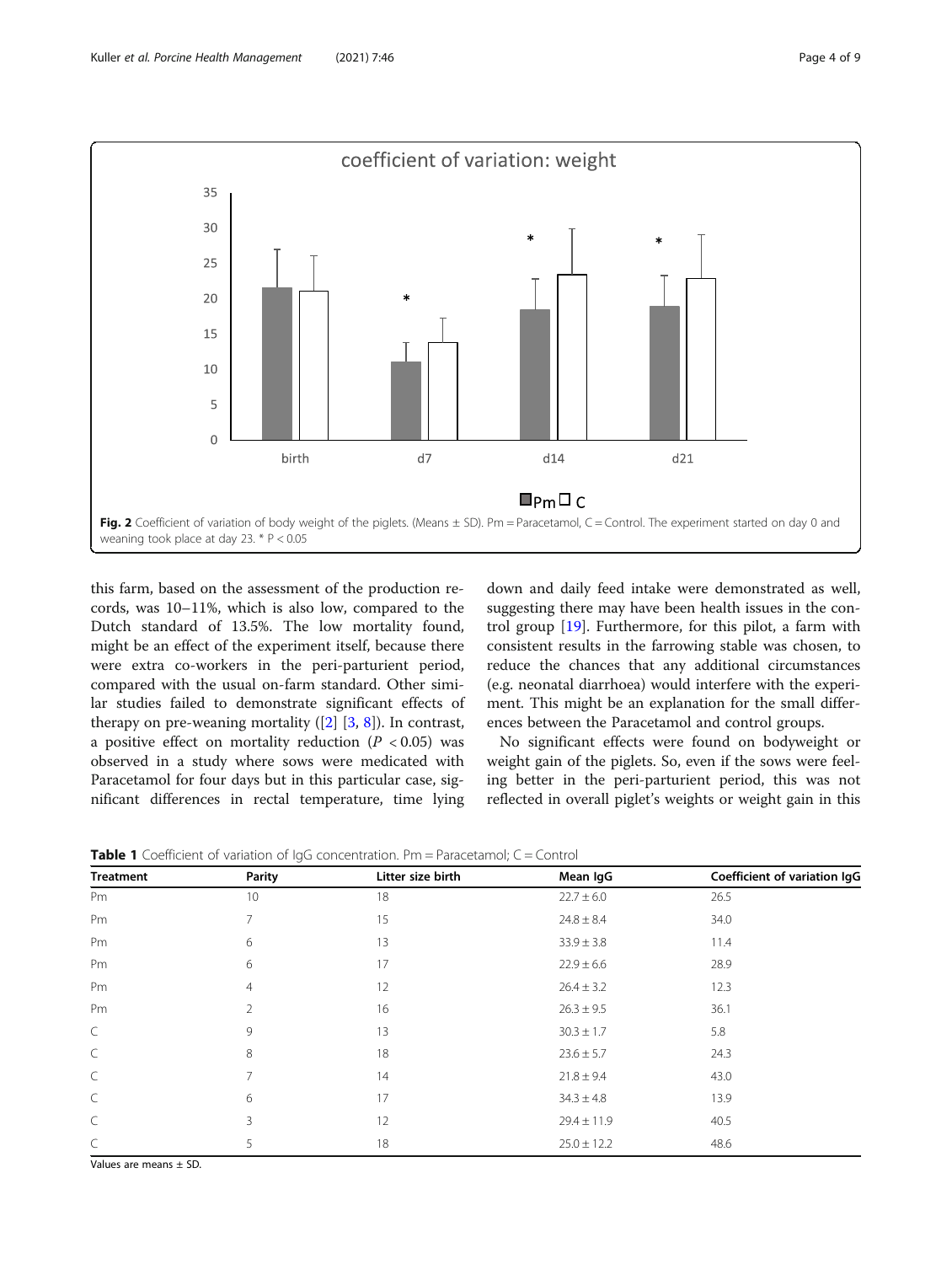<span id="page-4-0"></span>

study. Previous studies demonstrated that treatment, which reduced inflammatory responses in the postpartum period, could increase milk yield [[20\]](#page-8-0). No significant improvement of the bodyweight of piglets in the current study might be explained by the fact that there was no difficult farrowing observed, no long periods with elevated body temperature or any signs of infection of the mammary gland (the mastitis, metritis, agalactia (MMA) syndrome) recorded in both groups of sows and thus differences in milk yield were most probably not significant. It is well known that sows with fever and pain during lactation spent less time lying down, thus limiting time for piglets to suckle [\[21\]](#page-8-0). However, the coefficient of variation, a measure of relative variability of piglet body weights from day 7 onwards, was lower in litters of Paracetamol-treated sows. There was less variation in body weight in these litters (within litter variation) and thus litters were more equal in weight at weaning, providing possible future production benefits, as weaning weight is one of the important production predictors. This is in line with data from Mainau et al.

Table 2 Back fat and backfat loss of the sows at farrowing and at weaning

|                           | Paracetamol      | Control        |
|---------------------------|------------------|----------------|
| Number of sows            | フ3               | 21             |
| Backfat at farrowing (mm) | $18.0 \pm 3.6$   | $18.3 + 4.4$   |
| Backfat at weaning (mm)   | $13.2 + 3.2^d$   | $12.4 + 3.5^e$ |
| Backfat change (mm)       | $-4.8 + 1.8^{d}$ | $-5.9 + 2.7^e$ |

 $\frac{d,e}{dt}$  Different superscripts in a row indicate differences between treatment (P < 0.05) Values are means ± SD

[[2\]](#page-7-0) where piglets of low birth weight had higher average daily gain when sows were treated with meloxicam, suggesting that also in that study variation in body weight of piglets has decreased in sows treated with an NSAID. Most likely, milk is more equally distributed within these litters, which might explain the fact that there was less variation within litters in bodyweight. The positive effect might be supported by improved suckling ability of piglets and a better milk let down of the sow because of alleviation of pain. An assessment of the time, when sows were lying down, would help to explain the differences observed.

The possible improved suckling ability is supported by the fact that the variation in IgG in the blood, which reflects colostrum intake by the piglets, was much higher in the Control group. Although statistical analysis could not be performed because of sample size, it is remarkable that the coefficient of variation  $(CV) > 40$  in 50% of the litters was observed in the control group. At a farm level, 20% of the best farms have a CV of IgG < 20 and the 20% worst performing farms have a CV of > 34 (personal communication In:Newsletter For Farmers, 2014). In line with our results, a study of Mainau et al. [\[3](#page-7-0)] also found a positive effect of meloxicam on IgG levels of piglets.

Despite the fact that sows in the control group did not experience any strong stress-inducing episodes, like prolonged farrowing, dystocia and consequent inflammation, differences in IgG CV may support the hypothesis of a post-partum inflammatory state in apparently healthy animals, which is described in dairy cows [\[22](#page-8-0)].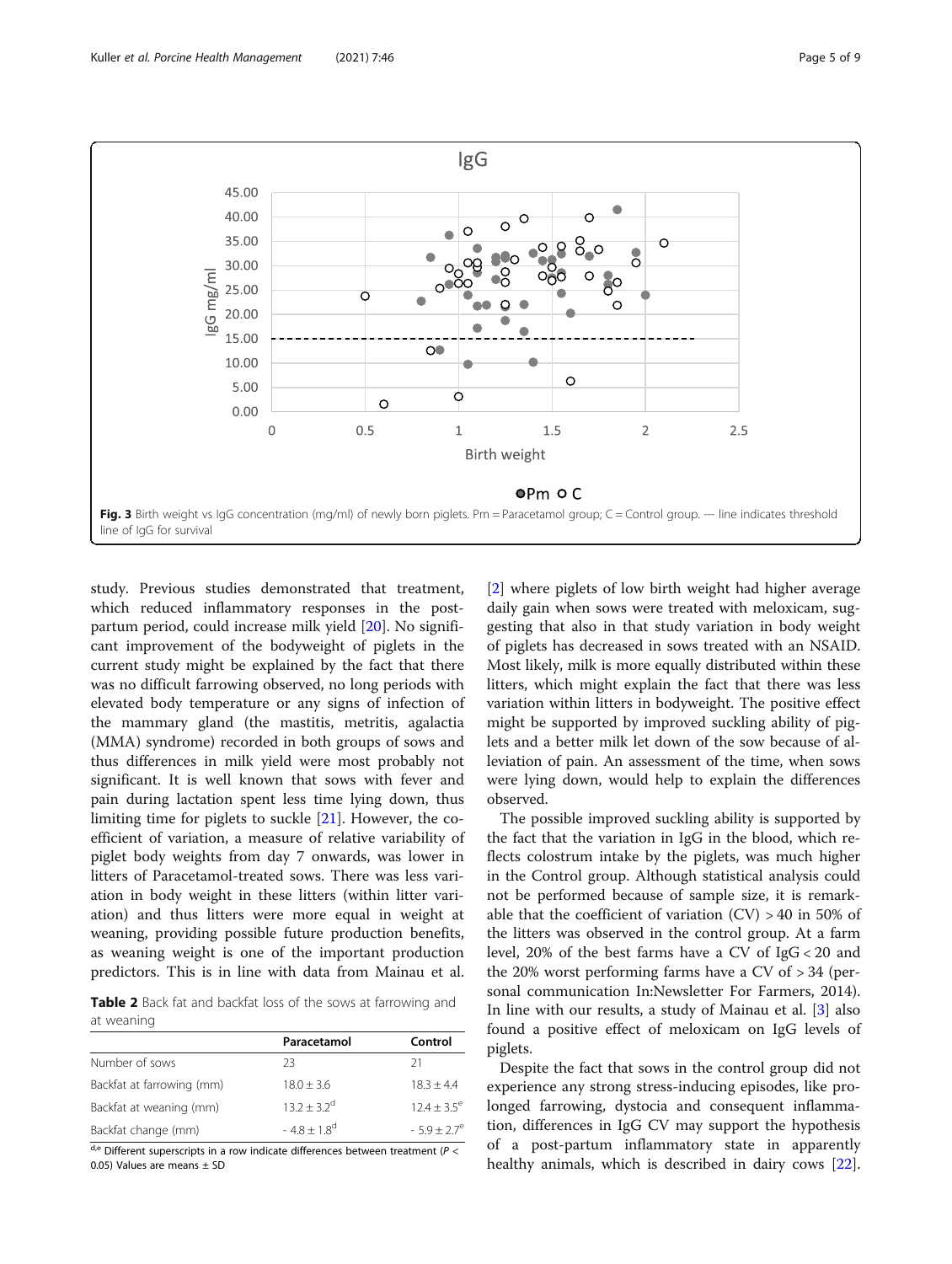Studies and available information in sows are unfortunately missing.

Further assessment of general health and disease incidence in piglets would be interesting, as not only humoral immunity transfer happens via colostrum but as well acquired cellular immunity is in place. For the possible improvement of the immune transfer due to the treatment by NSAIDs, the timing of the treatment is especially important. Treatment before expected farrowing or at the onset of farrowing is considered crucial, as any delay could compromise any resulting possible benefits.

Neonatal survival and performance of piglets during the lactation period depends, on one hand, on the health and performance of the sow (e.g. speed of farrowing, lying behaviour, milk production) and on the other, the piglet's characteristics (e.g. vigour, birth weight) [\[23](#page-8-0)]. Paracetamol might affect the health status of the sow, thereby alleviating the impact of the peri-parturient period. This might also result in more vigour of the piglets (easier farrowing process), with better colostrum and milk uptake as a result. However, since Paracetamol is transferred to the colostrum and milk, just like meloxicam [[24\]](#page-8-0), there might also exist a direct effect on the piglets during the first days of life. The data of this pilot study did not explain how the administration of Paracetamol affected the offspring.

Sows treated with Paracetamol lost less backfat than non-treated sows. This observation is aligned with previous reports, when for example, application of ketoprofen maintained backfat better during the lactation period compared with a non-medicated control group [[8\]](#page-7-0). In the periparturient period, however, no differences were found in number of sows with feed refusal, nor in the percentage of sows with no or dry faeces, which could indicate differences in feed or water intake immediately after farrowing. Sows were not fed ad libitum in the peri-parturient period and the exact consumption of food was not measured and consequently the direct impact on improvement of feed intake cannot be assessed in the study. It is possible that these treated sows had a better and faster start of feed intake after day 2 of the experiment, when the farmer started increasing the portions to 7.5 kg during a period of 10 days. A similar observation was recorded, in a study assessing the effect of peri-parturition use of Paracetamol premix, when a significant increase ( $P < 0.05$ ) of daily feed intake was observed during the first 3 days after farrowing in the medicated group [\[19](#page-7-0)]. Another study confirmed that the appetite of sows was significantly less disturbed in the batch treated by Paracetamol than in the control (Chi 2 test,  $p = 0.033$  [[25](#page-8-0)]. Farrowed sows expressed reduced feeding for longer period when pain was not treated by ketoprofen, as well hyperalgesia causing behavioural changes lasting up two days post trauma was described

in a rodent model [\[8,](#page-7-0) [26](#page-8-0)]. This could explain the fact that animals treated with Paracetamol had a less negative energy balance during lactation. A potential, positive effect on subsequent onset of oestrus and fertility was not studied in this experiment, or the welfare impact on the prevalence and severity of shoulder sores [[18\]](#page-7-0).

In this study, treating sows with Paracetamol in the peri-parturient period resulted in less variation within litters in the bodyweight of piglets. However, the effects of Paracetamol are most probably more pronounced in farms with higher mortality and thus less optimal farrowing and lactation management. Effects might also be more pronounced, if only sows at risk of lactation problems were compared to healthy animals. More research is also needed on how the beneficial effects on piglets, after administering Paracetamol to sows, is accomplished.

# Conclusions

Paracetamol has a positive effect on backfat loss during lactation, without any negative effects on mortality or weight gain of the piglets. Moreover, this pilot showed a positive effect on variation of IgG concentrations and on variation of piglet weight at weaning. Loss of backfat and thus negative energy balance of the sow is one of the health parameters of sows during lactation. Paracetamol is considered a promising product for improving the health and welfare of lactating sows and their piglets in the periparturient period, but more research is needed, especially on farms with more severe periparturient problems.

# **Methods**

# Animals and housing

Forty-four sows (Topigs TN70) from one farm in one farrowing batch were included between April and May 2019. All sows farrowed in the same week, divided into two farrowing houses. The sow's parity ranged from 1 to 10 and was  $4.3 \pm 2.6$  on average. During lactation, the sows were housed individually in pens in farrowing crates (Nooyen Balance Floor; 0.56 × 2.17 m) in accordance with Dutch legislation. The farrowing pen consisted of  $1.13 \text{ m}^2$  solid floor and  $3.35 \text{ m}^2$  slatted floor. At one side of the pen there was a piglet nest  $(0.45 \times 1.81 \text{ m})$ with an infrared lamp and floor heating. Sows were fed a commercial lactational feed starting at a level of 3 kg at the start of lactation to 7.5 kg within 10 days after farrowing, divided into two meals a day. Water was available ad libitum. During gestation, sows were vaccinated to prevent diarrhoea in suckling piglets (Porcilis Coliclos, MSD Animal Health) and all sows were regularly vaccinated against Erysopelothrix rhusiopathiae (Porcilis Ery, MSD Animal Health).

Most litters (33 of 44) were born on Tuesday and therefore this day was designated as day 0 of the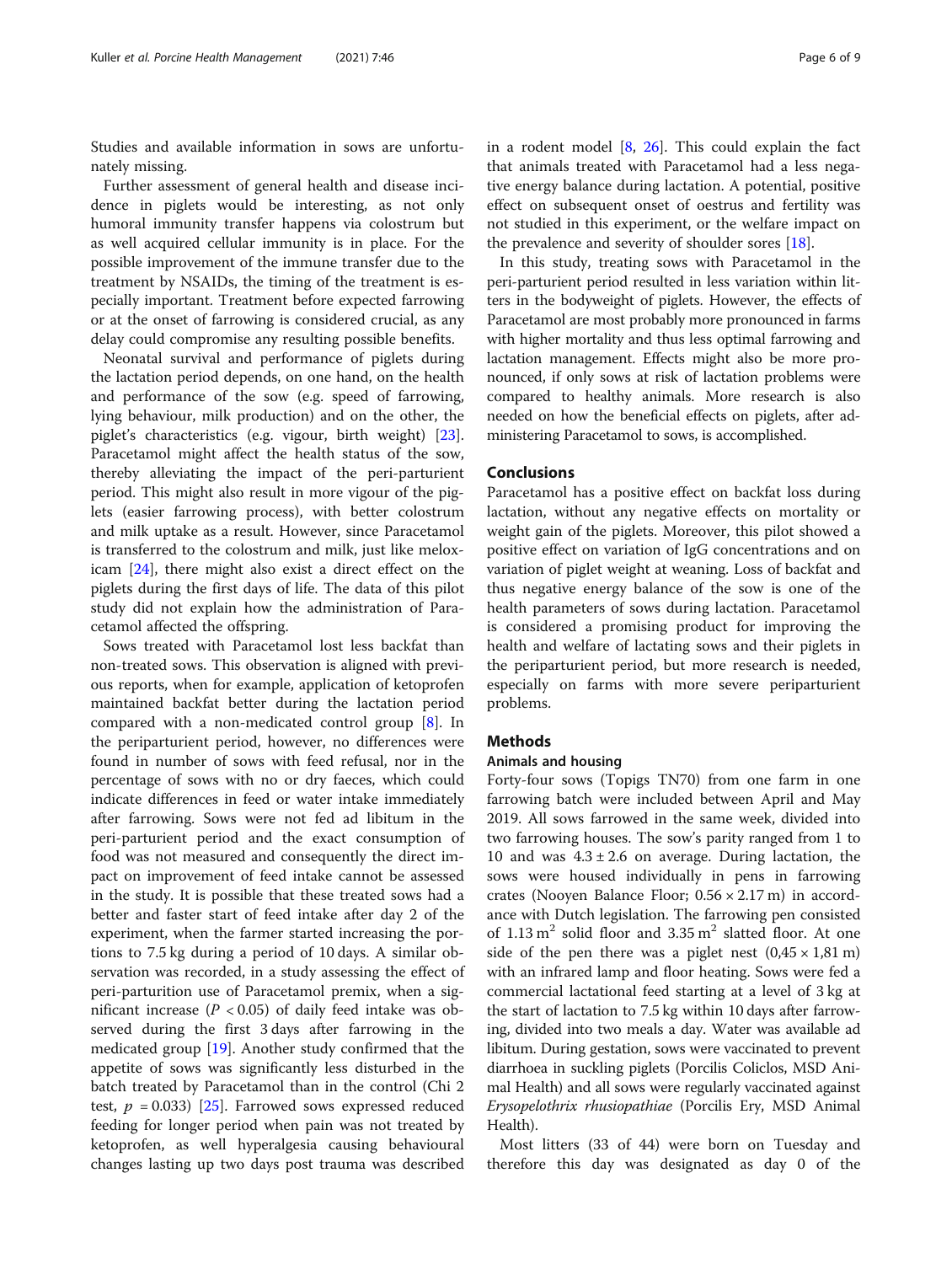experiment. Cross fostering was performed by the farmer based on litter size, piglet weight and parity of the sow and only within their respective treatment group. At day of birth, piglets were ear tagged according to Dutch legislation and for individual identification. Within 3 days after birth, piglets received an injection with 1 ml iron (Dextran 20%, MS Schippers). At day 21 of the experiment all piglets were vaccinated against Circovirus (Ingelvac CircoFLEX, Boehringer Ingelheim). Piglets were creep fed from day 7 onwards. Drinking nipples were used to give ad libitum water to the piglets.

### **Treatments**

Sows were stratified based on parity and then randomly allocated to treatment or control. Animals allocated to the control group were not treated, because no placebo was available. A total of 23 sows were allocated to the Paracetamol group and 21 sows to the control group. In the treatment group, sows were given total 20 ml of Paracetamol (400 mg/ml) over their feed, divided over two meals (6.15 a.m. and 17.00 p.m.) each day. Treatment started for all sows at experimental day − 3 and was continued until two days after farrowing (Table 3). In the Paracetamol group 2 sows farrowed earlier than experimental day 0 (at 1 and 2 days before day 0 respectively), so all sows had at least 2 treatments of Paracetamol before the start of farrowing. The study was doubleblinded with the allocation to treatment group and the treatment performed by an independent technician.

# Measurements

Piglets- Piglets were weighed individually at birth, day 7, day 14 and day 21. Average daily gain was calculated. At day 1 after birth, blood samples were taken of 6 piglets (two lightest, two middle, two heaviest piglets) of 6 litters in each treatment (72 piglets in total, 36 in the treatment group and 36 in the control group) in order to

Table 3 Time line of the experiment

assess colostrum intake (Immunocrit method). For blood sampling, litters were selected, based on being born on day 0 and from sows with parity 2 or higher. General health parameters were checked daily by the farmer. Use of medication was monitored.

Sows- Backfat thickness (50 mm from the midline over the last rib) was measured at day − 4 of the experiment and at day 21. Rectal temperature, feed intake  $(0 = non$ eater,  $1 =$  eating less than schedule;  $2 =$  normal eater;  $3 =$ eating above schedule) and faecal scores  $(0 = no$  faeces;  $1 =$  dry faeces;  $2 =$  normal faeces;  $3 =$  pasty faeces) of the sows were assessed twice daily from day − 3 to day 2 of the experiment. Feed intake and faecal score was always assessed by the same technician. General health parameters were checked daily by the farmer. Use of medication was monitored.

# Immunocrit

All 72 samples were tested by the Immunocrit test [[27](#page-8-0)] in the laboratory of the University Farm Animal Practice. To perform the Immunocrit test, 50 μl serum is mixed with 50 μl 40% (NH4)2SO4 (ammonium sulphate). The mixture was inserted into a haematocrit capillary tube and centrifuged for 10 min at  $> 13.000$  G. The ratio of the mm precipitate to mm solution in the tube is measured, and used to calculate an Ig concentration, based on earlier defined and validated standards of the laboratory.

### Statistical analysis

All data were tested for normality using the Univariate procedure of SAS (SAS Inst. Inc., Cary, NC). Data were analysed using the GLM procedure of SAS. Body weight, weight gain and mortality were analysed as litter characteristics ( $n = 44$ ). Data are presented as means  $\pm$  SD. Differences are considered to be significant if  $P < 0.05$ . Relevant two-way interactions were not significant.

| <b>Table 3</b> THE THIR OF LIRE EXPERIMENT. |             |                                               |  |  |
|---------------------------------------------|-------------|-----------------------------------------------|--|--|
| <b>Experimental day</b>                     |             | <b>Treatment</b>                              |  |  |
| $-4$                                        |             | Sow: BF                                       |  |  |
| $-3$                                        | Paracetamol | Sow: T, FS and FI New born piglets: BW and ET |  |  |
| $-2$                                        | Paracetamol | Sow: T, FS and FI New born piglets: BW and ET |  |  |
| $-1$                                        | Paracetamol | Sow: T, FS and FI New born piglets: BW and ET |  |  |
| $\mathbf{0}$                                | Paracetamol | Sow: T, FS and FI New born piglets: BW and ET |  |  |
|                                             | Paracetamol | Sow: T, FS and FI Piglets: BS                 |  |  |
| 2                                           | Paracetamol | Sow: T, FS and FI New born piglets: BW and ET |  |  |
| $\overline{7}$                              |             | Piglets: BW                                   |  |  |
| 14                                          |             | Piglets: BW                                   |  |  |
| 21                                          |             | Sow: BFPiglets: BW                            |  |  |

BF = Backfat; T = Rectal Temperature; FS = Faecal Score; FI = Feed Intake; BW = Body weight; ET = Ear Tag; BS = Blood Sampling.

D0 = most litters were born on Tuesday, so this day was designated as day 0 of the experiment.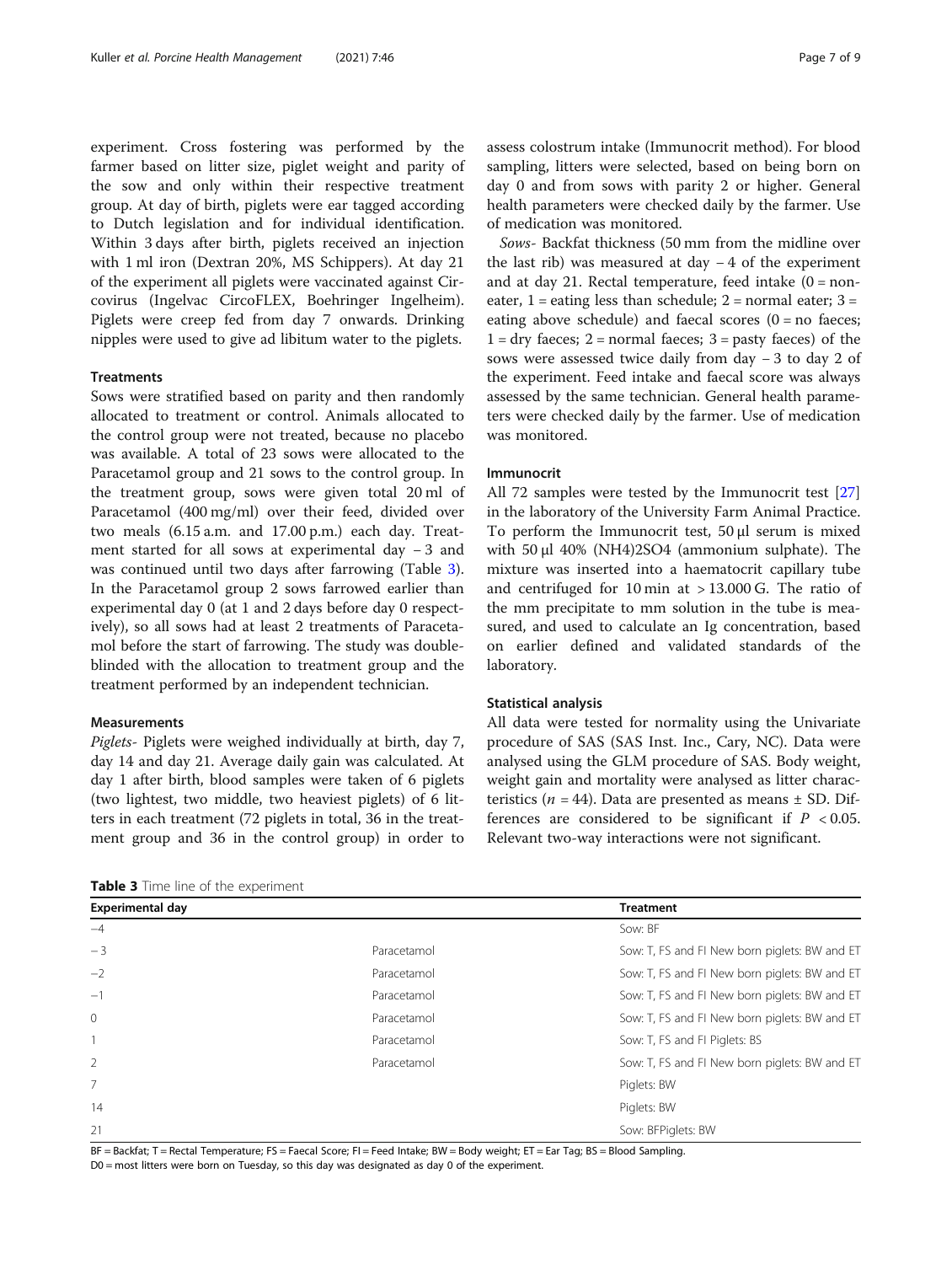<span id="page-7-0"></span>The following model was used to analyse data in the PROC GLM procedure of SAS:

 $Y = \ddot{E} = T_1 + LS_1 + P_k + e_{ijk}$ 

Where Y = parameter studied (e.g. weight gain),  $T_i$  = treatment,  $LS_j$  = litter size,  $P_k$  = parity of the sow and  $e_{ijk}$  = error term of the model.

In the model for weight (at day 7, day 14 and day 21, not at birth), weight gain and percentage of animals cross fostered also birth weight was included as a covariate. In the model for backfat of the sow at weaning and back fat change during lactation also back fat at farrowing was included as a covariate. Differences in the number of cross fostered piglets and the number of sows with fever were tested using the  $\chi^2$ - test in the FREQ procedure in SAS.

#### Abbreviations

BF: Backfat; BS: Blood Sampling; BW: Body weight; C: Control; CV: Coefficient of Variation; D0: Day 0 of the experiment; ET: Ear Tag; FI: Feed Intake; FS: Faecal Score; Pm: Paracetamol; T: Rectal Temperature

#### Acknowledgements

We thank [student] for all the hands-on work during the experiment and Sharon van Haren and Nicole van Nuland for all the lab work. We thank the farmers for their hospitality and Ceva Sante Animale.

#### Authors' contributions

WK, SS and DS designed the study, WK and SS planned and conducted the experiment. SS was the double-blind co-worker. WK analysed and interpreted the data. DS analysed and interpreted the milk data. WK and DS prepared the manuscript. SH did the technical and logistical support. All authors read and approved the final manuscript.

#### Funding

This study was funded by CEVA. Study design and execution, statistical analysis and writing of the report was under responsibility of the scientists and vets of the University Farm Animal Practice. Analysis and interpretation of milk data was under responsibility of CEVA.

#### Availability of data and materials

The data that support the findings of this study are available from the authors upon request.

#### **Declarations**

#### Ethics approval and consent to participate

Need for approval was waived by the Animal Welfare Body of the Utrecht University.

#### Consent for publication

Not applicable.

#### Competing interests

WK and SS are independent veterinary scientists working at the University Farm Animal Practice, subsidiary of the Utrecht University. DS and SH are employees of CEVA.

#### Author details

<sup>1</sup>University Farm Animal Practice, Reijerscopse Overgang 1, 3481, LZ, Harmelen, The Netherlands. <sup>2</sup>CEVA Netherlands, Ceva Santé Animale B.V, Tiendweg 8c, 2671, SB, Naaldwijk, The Netherlands. <sup>3</sup>CEVA Sante Animale, Havirna 1133, 67961 Letovice, Czech Republic.

Received: 28 April 2021 Accepted: 15 July 2021 Published online: 07 August 2021

#### References

- 1. Ison SH, Jarvis S, Rutherford KMD. The identification of potential behavioural indicators of pain in periparturient sows. Res Vet Sci. 2016;109:114–20. [https://doi.org/10.1016/j.rvsc.2016.10.002.](https://doi.org/10.1016/j.rvsc.2016.10.002)
- 2. Mainau E, Manteca X. Pain and discomfort caused by parturition in cows and sows. Appl Anim Behav Sci. 2011;135(3):241–51. [https://doi.org/10.1016/](https://doi.org/10.1016/j.applanim.2011.10.020) [j.applanim.2011.10.020](https://doi.org/10.1016/j.applanim.2011.10.020).
- Mainau E, Temple D, Manteca X. Experimental study on the effect of oral meloxicam administration in sows on pre-weaning mortality and growth and immunoglobulin G transfer to piglets. Prev Vet Sci. 2016. [https://doi.](https://doi.org/10.1016/j.prevetmed.2016.01.032) [org/10.1016/j.prevetmed.2016.01.032](https://doi.org/10.1016/j.prevetmed.2016.01.032).
- 4. Schoos A, Devrees M, Maes DGD. Use of non-sterioidal anti-inflammatory drugs in porcine health management. Vet Rec. 2019;185(6). [https://doi.org/1](https://doi.org/10.1136/vr.105170) [0.1136/vr.105170](https://doi.org/10.1136/vr.105170).
- 5. Homedes J, Salichs M, Sabaté D, Sust M, Fabre R. Effect of ketoprofen on pre-weaning piglet mortality on commercial farms. Vet J. 2014. [https://doi.](https://doi.org/10.1016/j.tvjl.2014.05.038) [org/10.1016/j.tvjl.2014.05.038](https://doi.org/10.1016/j.tvjl.2014.05.038).
- 6. Ison SH, Jarvis S, Hal SA, Asworth CJ, Rutherford KMD. The effect of postfarrowing ketoprofen on sow intake, nursing behaviour and piglet performance. Liv Sci. 2017;202:115–23. [https://doi.org/10.1016/j.livsci.2017.06.](https://doi.org/10.1016/j.livsci.2017.06.001) [001](https://doi.org/10.1016/j.livsci.2017.06.001) .
- 7. Ison SH, Jarvis S, Hal SA, Asworth CJ, Rutherford KMD. Periparturient behaviour and physiology: further insight into the farrowing process for primiparous and multiparous sows. Front Vet Sci. 2018;5. [https://doi.org/1](https://doi.org/10.3389/fvets.2018.00122) [0.3389/fvets.2018.00122.](https://doi.org/10.3389/fvets.2018.00122)
- 8. Viitasaari E, Hänninen L, Heinonen M, Raekallio M, Orro T, Peltoniemi O. Effects of post-partum administration of ketoprofen on sow health and piglet growth. Vet J. 2013;195(1):91–7. [https://doi.org/10.1016/j.tvjl.2012.06.](https://doi.org/10.1016/j.tvjl.2012.06.009) [009.](https://doi.org/10.1016/j.tvjl.2012.06.009)
- 9. Tenbergen R, Friendship R, Cassar G, Ameczua MR, Haley D. Investigation of the use of meloxicam post farrowing for improving sow performance and reducing pain. J of Swine Health Prod. 2014;22(1):10–5.
- 10. Rainsford KD, Stetsko PI, Sirko SP, Debski S. Gastrointestinal mucosal injury following repeated daily oral administration of conventional formulations of indometacin and other non-steroidal antiinflammatory drugs to pigs: a model for human gastrointestinal disease. J Pharm Pharmacol. 2003;55(5): 661–8. [https://doi.org/10.1211/002235703765344577.](https://doi.org/10.1211/002235703765344577)
- 11. Rainsford KD. Mechanisms of gastric contrasted with intestinal damage by non-steroidal anti-inflammatory drugs. In: Rainsford KD, Velo GP, editors. Side-effects of anti-inflammatory drugs. Inflammation and drug therapy series, vol. 2. Dordrecht: Springer; 1987. p. P3–28.
- 12. Botting RM. Mechanism of action of paracetamol: is there a cyclooxygenase 3? Clin Infect Dis. 2000;2000(Supplement\_5):S202–10. [https://doi.org/10.1](https://doi.org/10.1086/317520) [086/317520.](https://doi.org/10.1086/317520)
- 13. Sharma CV, Mehta V. Paracetamol: mechanisms and updates. Contin Educ Anaesth Crit Care Pain. 2014;14(4):153–8. [https://doi.org/10.1093/bjaceaccp/](https://doi.org/10.1093/bjaceaccp/mkt049) mkt049
- 14. Neirinckx E, Vervaet C, De Boever S, Remon JP, Gommeren K, Daminet S, et al. Species comparison of oral bioavailability, first-pass metabolism and pharmacokinetics of paracetamol. Res Vet Sci. 2010;89(1):113–9. [https://doi.](https://doi.org/10.1016/j.rvsc.2010.02.002) [org/10.1016/j.rvsc.2010.02.002.](https://doi.org/10.1016/j.rvsc.2010.02.002)
- 15. Chastain CB. Aspirin: new indications for an old drug. Comp Small Anim. 1987;9:165–70.
- 16. Hinz B, Cheremina O, Brune K. Paracetamol (paracetamol) is a selective cyclooxygenase-2 inhibitor in man. FASEB J. 2008;22(2):383–90. [https://doi.](https://doi.org/10.1096/f.07-8506com) [org/10.1096/f.07-8506com](https://doi.org/10.1096/f.07-8506com).
- 17. Petersson M, Alster P, Lundeberg T, Uvnäs-Moberg K. Oxytocin increases nociceptive tresholds in long- term perspective in female and male rats. Neurosci Lett. 1996;212(2):87–90. [https://doi.org/10.1016/0304-3940\(96\)12](https://doi.org/10.1016/0304-3940(96)12773-7) [773-7](https://doi.org/10.1016/0304-3940(96)12773-7).
- 18. Viitasaari E, Hänninen L, Heinonen M, Raekallio M, Orro T, Peltoniemi O, et al. The effect of ketoprofen on post-partum behaviour in sows. Appl Anim Behav Sci. 2014;198(1):153–7. [https://doi.org/10.1016/j.tvjl.2013.06.013.](https://doi.org/10.1016/j.tvjl.2013.06.013)
- 19. Am-in N, Lertphitak K, Chawong K. Improving the post-farrowing sow behaviour and piglets survival using Pracetam premix proceedings of the 8th Asian pig veterinary society congress may 12th-15th 2017. Wuhan, China.